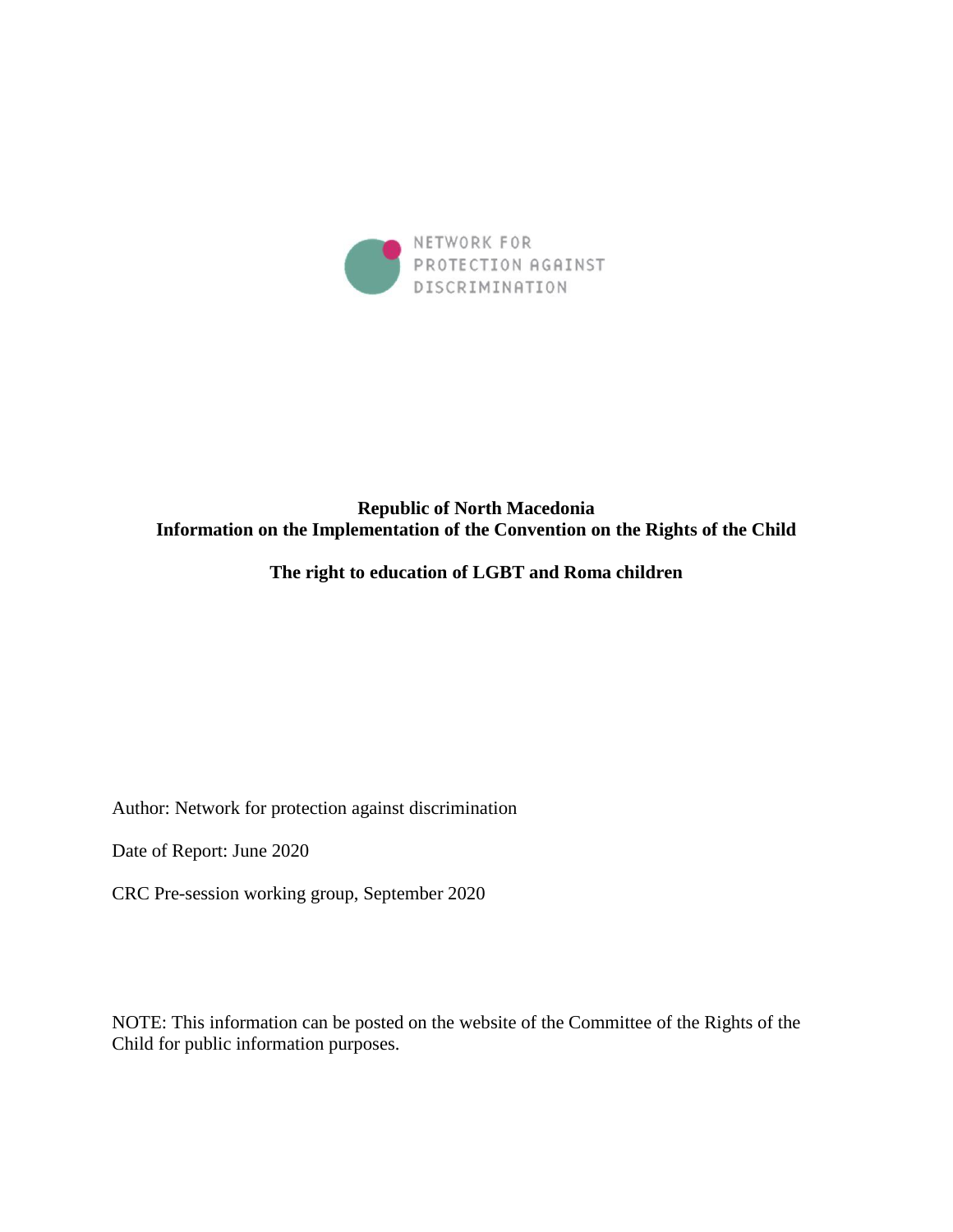**The Network for protection against discrimination** is a non-formal alliance of 11 CSOs<sup>1</sup>, working jointly on improving the legal framework, policies and practices concerning prevention and protection from discrimination on any ground, with focus on marginalized communities. Since 2010, the Network has been strategically litigating cases of discrimination, monitoring practices of state institutions and equality bodies, building the capacity of institutions and promoting the principle of equality.

l

<sup>&</sup>lt;sup>1</sup> Members of the Network are: Coalition Margins, Association for Health Education and Research HERA, Helsinki Committee of Human Rights, Healthy Options Project Skopje- HOPS, LGBTI Support Centre, Association for Support of People Living with HIV- Stronger Together, Macedonian Young Lawyers Association, National Network against Violence against Women and Domestic Violence, Association for Legal Education and Transparency L.E.T. Station, Association for Emancipation, Solidarity and Equality of Women ESE and Foundation Open Society - Macedonia.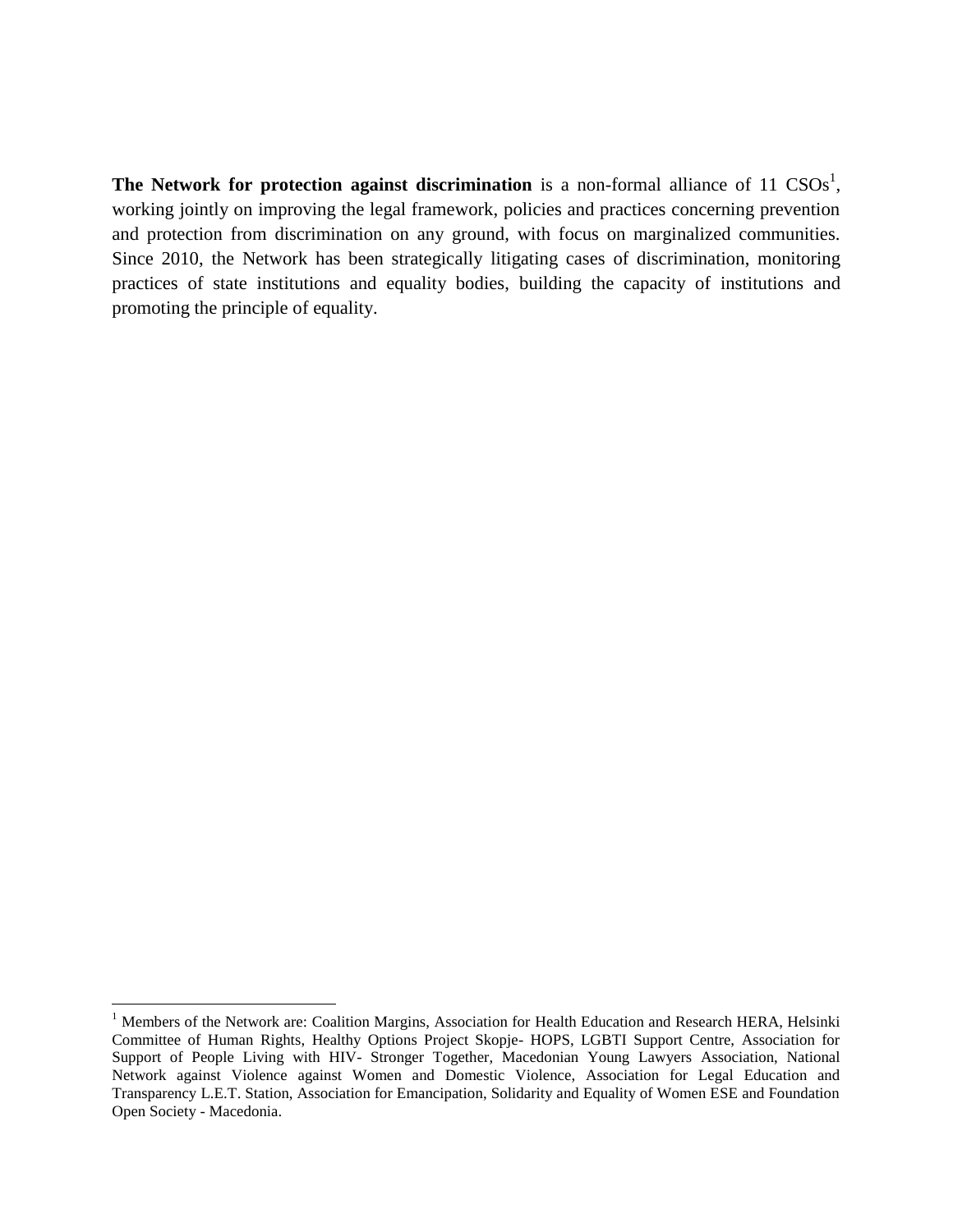## **Legal framework**

The Constitution of the Republic of North Macedonia stipulates that education is accessible to everyone under equal conditions. Primary education is compulsory and free.<sup>2</sup> The members of the communities have the right to receive instruction in their own language at primary and secondary level education.<sup>3</sup> The Law on the Promotion and Protection of the Rights of Members of Communities that Constitute Less than 20 % of the Population guarantees that members of communities shall have the right to education at all levels in their own language in accordance with the law.<sup>4</sup>

Discrimination, be it direct or indirect, against LGBTI people was prohibited under the Law on Prevention and Protection against Discrimination (LPPD) from 2019, but it was dismissed by the Constitutional Court, and currently there is a legal vacuum in the efficient protection of discrimination in the country. The Parliament is dismissed due to the elections scheduled for 15 July and it"s undefined when the LPPD will be voted again.

Discrimination on the basis of any of the grounds listed in Article 2 of the Convention, whether it is overt or hidden, offends the human dignity of the child and is capable of undermining or even destroying the capacity of the child to benefit from educational opportunities. Besides denying access to educational opportunities, there are many ways the Statе fails to comply with the principles contained in the Convention. For example, discrimination based on gender, sexual orientation and gender identity is reinforced by introducing a curriculum which is inconsistent with the principles of equality, by unsafe or unfriendly environments that discourage girls' or LGBT children to participate in the educational process.

# **Right to education of LGBTI and Roma children**

The aims of education, as according to the Convention is to achieve holistic development of the full potential of the child, including development of respect for human rights, an enhanced sense of identity and affiliation, and the child"s socialization and interaction with others and with the environment.<sup>5</sup> "Education" in this context goes far beyond formal schooling, but rather towards embracing the broad range of life experiences and learning processes which enable children, individually and collectively, to develop their personalities, talents and abilities and to live a full and satisfying life within society.<sup>6</sup>

 $\overline{a}$ <sup>2</sup> Constitution of Republic of North Macedonia, Article 44 [https://www.sobranie.mk/the-constitution-of-the](https://www.sobranie.mk/the-constitution-of-the-republic-of-macedonia-ns_article-constitution-of-the-republic-of-north-macedonia.nspx)[republic-of-macedonia-ns\\_article-constitution-of-the-republic-of-north-macedonia.nspx](https://www.sobranie.mk/the-constitution-of-the-republic-of-macedonia-ns_article-constitution-of-the-republic-of-north-macedonia.nspx) <sup>3</sup> Constitution of Republic of North Macedonia, Article 48 [https://www.sobranie.mk/the-constitution-of-the](https://www.sobranie.mk/the-constitution-of-the-republic-of-macedonia-ns_article-constitution-of-the-republic-of-north-macedonia.nspx)[republic-of-macedonia-ns\\_article-constitution-of-the-republic-of-north-macedonia.nspx](https://www.sobranie.mk/the-constitution-of-the-republic-of-macedonia-ns_article-constitution-of-the-republic-of-north-macedonia.nspx)

<sup>4</sup> Official Gazette no. 92/2008 from 22.07.2008

<sup>5</sup> U.N. Convention on the Rights of the Child (CRC), Article 29.

<sup>6</sup> U.N. Committee on the Rights of the Child (CRC), General Comment No. 1: The Aims of Education, CRC/GC/2001/1, 17 April 2011.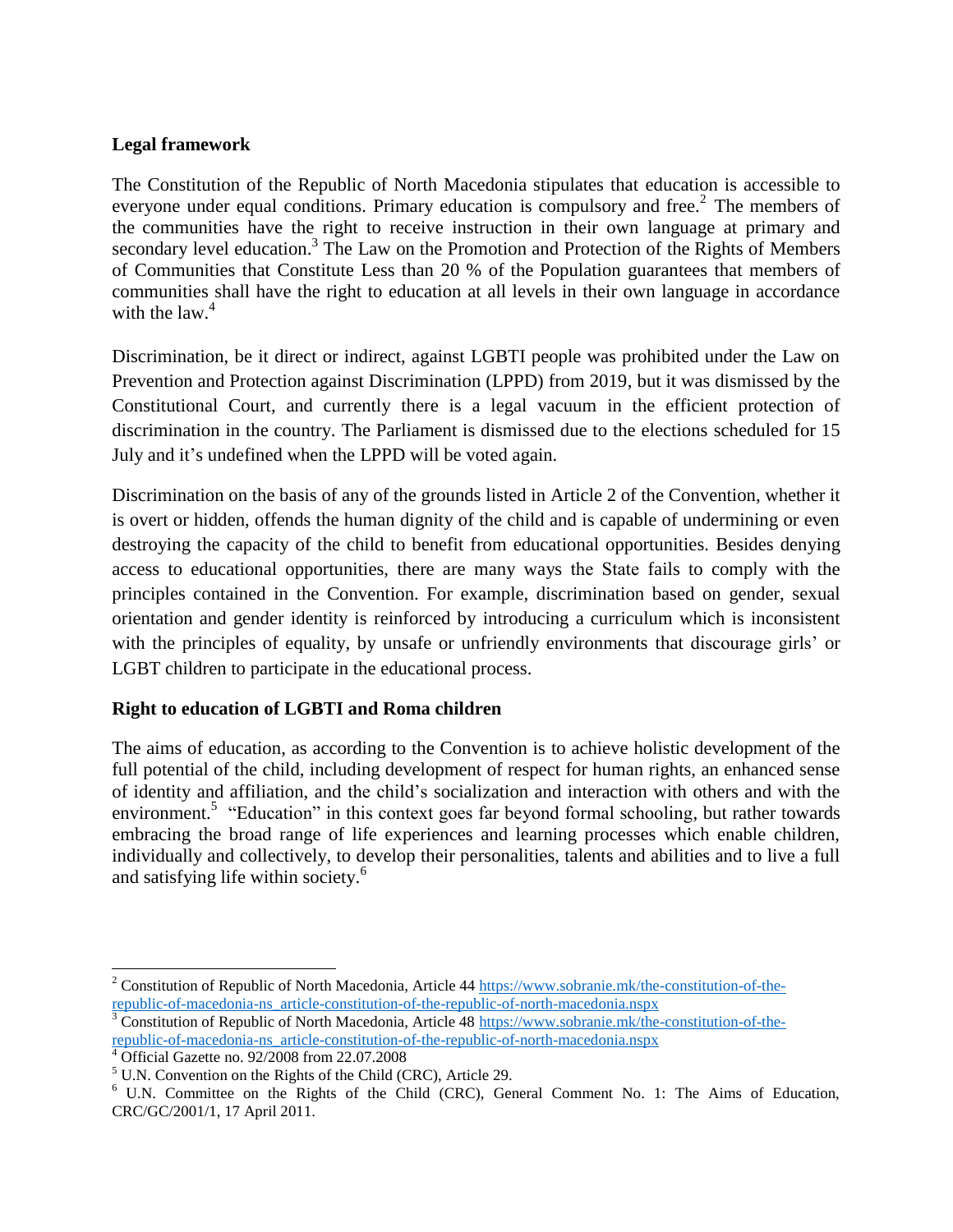**Textbooks used in school curricula perpetuate homophobic attitudes**. <sup>7</sup> Discriminatory language pathologizing homosexuality (presenting homosexuality as an illness or medical disorder) is present in a number of Macedonian textbooks covering psychiatry, medical psychology, and psychology.<sup>8</sup> These textbooks contribute to marginalization, discrimination, and stigma against LGBTI people. According to a university textbook on "Criminological Psychology," transvestites experience "uncontrolled impulses" and "unstoppable needs" to crossdress, which can lead them to commit "very brutal" acts of violence against women if they are prevented from cross-dressing. The author then claims that these acts of violence are directed against women as a form of "revenge," because nature has "punished" the transvestites "by not giving them a complete female form."<sup>9</sup> Several psychology textbooks used at university, have discriminatory, homophobic content. They describe homosexuals as "the most common transmitters of AIDS" and suggest that "(h)omosexuality destroys the natural family, since it contradicts the sexual dimorphism of people."<sup>10</sup> The textbooks claim that "scientific" research proves that homosexuality is not a normal, healthy alternative to heterosexuality.<sup>11</sup> The textbooks also abound in gender stereotypes that perpetuate gender inequality and incite violence against women. The textbook Sociology places women in the home where they have lesser possibilities to interact with the public and commit a crime, and qualify adultery and abortion as a crime.<sup>12</sup> Women are portrayed as mothers, teachers<sup>13</sup> or sisters/daughters who do not go to work, or are working at gender stereotypic jobs.<sup>14</sup> Female characters have a supporting role and are defined through the male character.<sup>15</sup>

There were a series of activities for introducing a legal mechanism for evaluation and revision of the curriculum and preventing discriminatory content that could fuel hatred and violence against women and girls, sexual, gender and ethnic minorities. The Law on Elementary Education prohibits discrimination based on ethnicity, gender, sexual orientation and gender identity of the students and their parents in different areas of the process, including the content of the educational programme and textbooks.<sup>16</sup> It provides a procedure for prevention and protection against violence that needs to be regulated with a by-law.<sup>17</sup> The failure of the school to abide by the provisions results with an administrative fine for the school and the principle.<sup>18</sup> Currently a working group is drafting the by-law, but there is no progress in the protection against violence and discrimination of LGBT children. A similar mechanism for protection against discrimination

 $\overline{\phantom{a}}$ 

<sup>16</sup> Official Gazette of Republic of Macedonia no. 161/2019. Law on Elementary School 2019, art. 5.

<sup>7</sup> Coalition, *Annual Report 2013*, *supra* note 9, at 64; *See also* Coalition, *Annual Report 2012*, *supra* note 5, at 68, noting concern expressed by EU Parliament.

<sup>8</sup> Coalition, *Annual Report 2013*, *supra* note 9, at 68.

<sup>9</sup> Coalition, *Annual Report 2012*, *supra* note 5, at 98-99.

<sup>10</sup> *Idem*. at 81.

<sup>11</sup> *Idem*. at 81-82.

 $12$  N. Stojanoski, M. Gjurovska, Z. Mitrevski. Sociology for second years of high school.

 $^{13}$  Lj. Atanasova. Macedonian Language for IV grade elemnatry education, 2009, p. 5, 158, 160.

<sup>&</sup>lt;sup>14</sup> For example, cashier, teacher, cleaner, etc.

<sup>&</sup>lt;sup>15</sup> B. Kotevska. Stereotypes, prejudice and discrimination in education: Focus on primary education textbooks, 2016.

<sup>17</sup> *Idem*, art.64.

<sup>18</sup> *Idem*, 1rt. 170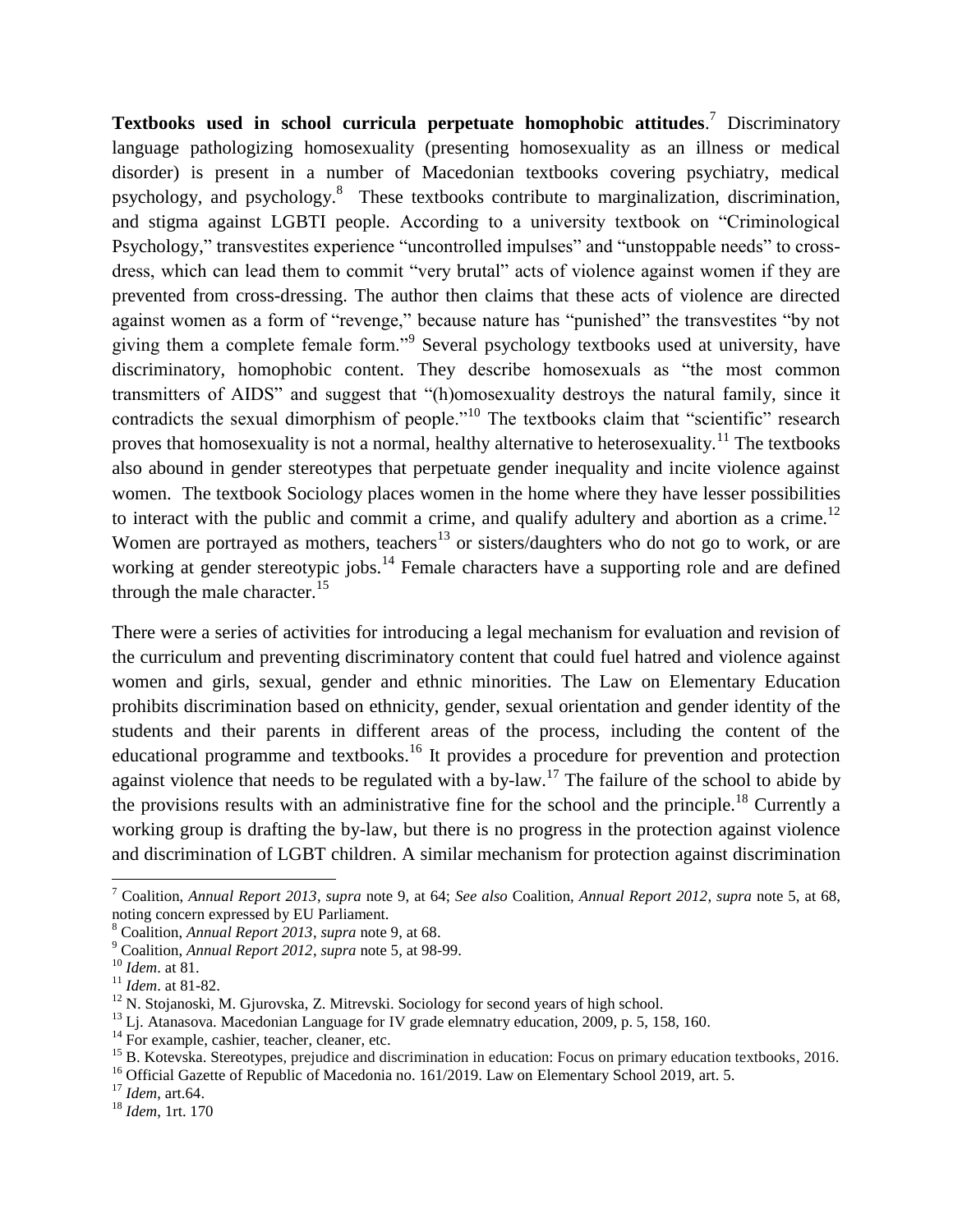and violence does not exist in the Law on Secondary School where only discrimination based on sex, race, color, national and social origin, political and religious belief, economic and societal status are forbidden. $19$ 

Despite the numerous laws and policies that regulate the full access to education of Roma children, there is a significant problem in its implementation. In the school year 2008/2009, the Ministry of Education, the Bureau for Development of Education, introduced Romani language and Culture as an extracurricular subject for students in primary education.<sup>20</sup> Based on the Agency for Community Rights Realization<sup>21</sup>, in the school year 2016/2017 the Romani language was taught from 3<sup>rd</sup> to 9<sup>th</sup> grade in 13 schools in 5 municipalities. The latter findings can be substantiated also by the analysis of the Agency for Community Rights Realization, which shows that in the school year 2016/2017 only 23.98% (2244) of the total number of Roma students (9,356) had chosen the extracurricular subject of Romani Language and Culture.<sup>22</sup>

**Segregation of Roma children** occurs in several municipalities. Since 2010, the Ombudsperson has repeatedly pointed to the segregation in education on a linguistic and ethnic basis.<sup>23</sup> Particular emphasis was placed on the segregation of Roma pupils in separate schools and classes. The disproportionate representation and segregation of Roma in special education schools was also stressed. The Ombudsperson's reports underline the problem of noncompliance with the decision for residence-based enrollment in several primary schools in the country, and the fact that the children are enrolled based on the requests and wishes of their parents. The existing system for diagnosing and categorizing has proved inadequate and stigmatizing in practice. The enrollment in special education should be based on a categorization document. This piece of regulation is not complied with in our system and the Roma children get enrolled in the special education schools or classes within regular schools without categorization and without any tests of their abilities.

The most blatant examples of segregation in education on the grounds of ethnicity is the "Gjorgi Sugarev" School in Bitola, where exclusively children of Roma nationality are enrolled, which is against the national and international children"s rights standards. The total number of students is 604, out of which 80% are Roma. From 2011 to 2016, the number of enrolled pupils in the first grade of non-Roma population dropped drastically, especially in the last two years. In fact, in the academic year 2015/2016, only 8 non-Roma students were enrolled, and in the academic year

<sup>23</sup> Ombudsman's reports

 $\overline{\phantom{a}}$ 

<sup>&</sup>lt;sup>19</sup> Official Gazette of Republic of Macedonia no. p. 44/95, 24/96, 34/96, 35/97, 82/99, 29/02, 40/03, 42/03, 67/04, 55/05, 113/05, 35/06, 30/07, 49/07, 81/08, 92/08, 33/10, 116/10, 156/10, 18/11, 51/11, 06/12, 100/12, 24/13, 41/14,116/14, 135/14, 10/15, 98/15, 145/15, 30/16, 127/16, 67/17 и 64/18. Law on secondary school, art.3.

Educational plan for primary education, Bureau for development of education, available at: [https://www.bro.gov.mk/wp-content/uploads/2019/08/Nastaven\\_plan-devetgodishno\\_2019-2020.pdf](https://www.bro.gov.mk/wp-content/uploads/2019/08/Nastaven_plan-devetgodishno_2019-2020.pdf)

Analysis for the situation in educational system of the students from the communities in the Republic of Macedonia (now known as North Macedonia), page 9, aopz.gov.m/wp-content/uploads/2018/05/АНАЛИЗА-заобразование.pdf

 $^{22}$  Analysis for the situation in educational system of the students from the communities in the Republic of Macedonia (now named "North Macedonia"), page 11, available at: aopz.gov.m/wpcontent/uploads/2018/05/АНАЛИЗА-за-образование.pdf

[http://ombudsman.mk/EN/annual\\_reports.aspx](http://ombudsman.mk/EN/annual_reports.aspx)[;http://ombudsman.mk/EN/special\\_reports.aspx](http://ombudsman.mk/EN/special_reports.aspx)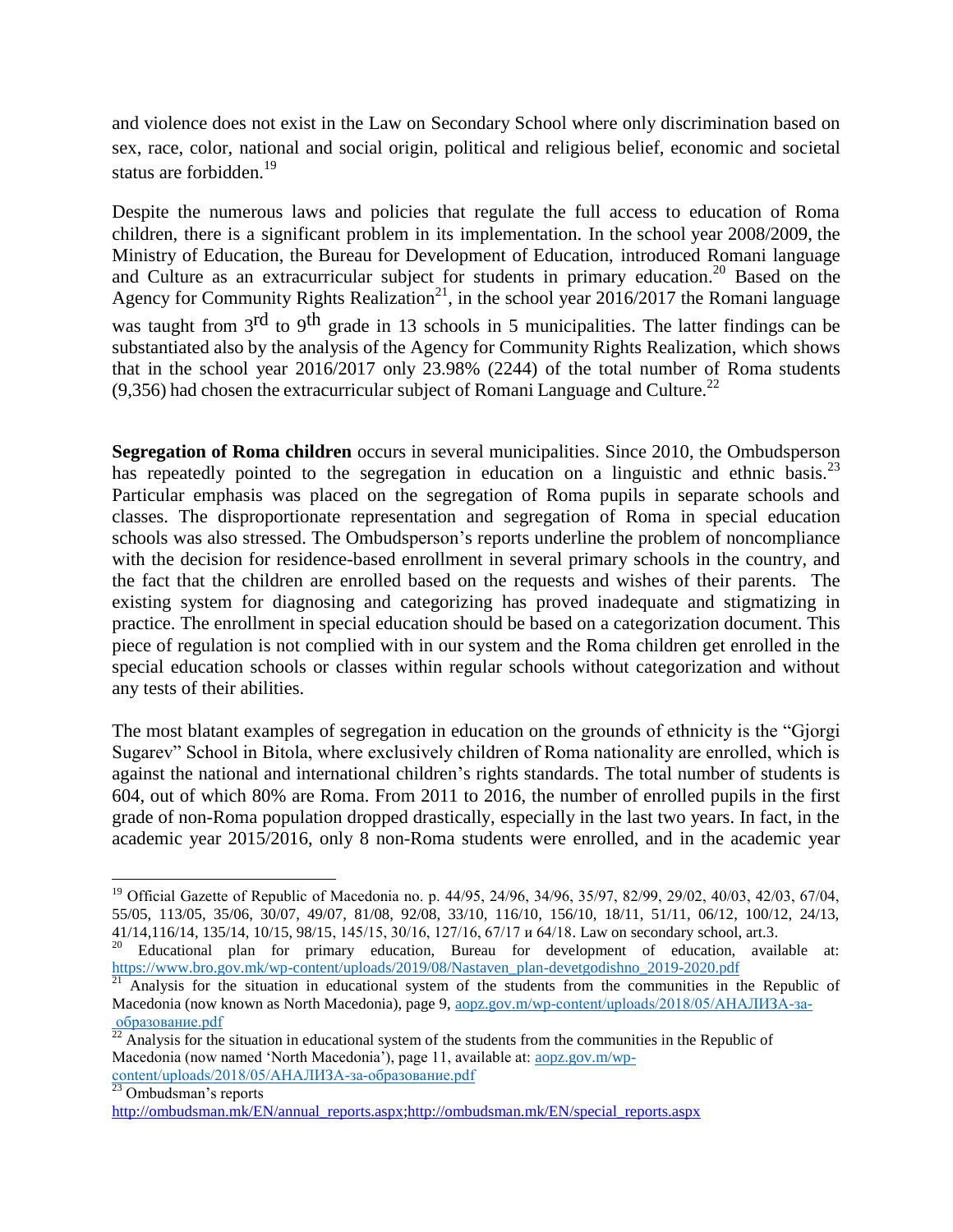2016/2017, during the first enrollment period, five non-Roma students were enrolled and then transferred to another school. According to the decision for residence-based enrollment, almost all the children from the "Bair" residential area, which is predominantly populated with Roma people, should enroll in the this school, although the school "Todor Angelevski" is also in the immediate vicinity. On the other hand, parents of non-Roma children do not abide by residencebased enrollment and enroll their children in primary schools in other residential areas.<sup>24</sup>

## **Comprehensive Sexuality Education**

Comprehensive sexuality education is not integrated into the curricula of both primary and secondary schools. Some health aspects related to the sexual and reproductive health are covered by the subject Biology. The topics mostly include information on human reproduction, puberty, the physiology of the reproductive organs, and vague information on HIV/AIDS. Evidence-based information on modern contraceptive methods and abortion is rarely included in these classes.

Sexual and reproductive health issues are to some extent also covered during a subject called Life Skills that covers issues such as physiological changes of the reproductive organs, contraceptives, STIs, HIV/AIDS, abortion, personal intimate hygiene, sexual difference and orientation, sexual harassment, human trafficking, gender sensitivity, personal relationships. Information on concepts of gender and gender equality, sexual pleasure, homophobia and discrimination based on sexual orientation are insufficient and outdated.

According to a research conducted in 2014, out of 330 students 81% o received information related to the sexual and reproductive health during Biology classes, while only 39.14% of the information was received during Life Skills classes. This is primarily due to the fact that Life Skills is not a mandatory subject and a teacher can choose what specifically will be taught during this subject. Based on our monitoring and the studies conducted in the last couple of years, the topics related to sexual and reproductive health have rarely been part of the school lessons included in Life Skills education, especially due to lack of training of teachers to teach CSE topics. 25

The 2018-2025 National Comprehensive Strategy for Education highlights that in most schools Life Skills education is not appropriately implemented and regularly taught and, as a result, the Strategy suggests that steps are taken to ensure a proper implementation.<sup>26</sup> However, there are no specific measures or mechanisms outlined how this should be done in practice.

Based on the research on the views and opinions of parents on the introduction of teaching content for CSE, between 82% and 96% of the 800 parents/guardians agreed that young people should study topics that are part of the comprehensive sexuality education.<sup>27</sup>

In November 2019, the Government introduced a pilot program for comprehensive sexuality education in the 9th grade of primary education. According to the National Action Plan for piloting CSE, the project is expected to begin in September 2020 and be carried out in four

l

 $24$  "Analysis of the public policies on the rights of the Roma in the Republic of Macedonia" [https://mhc.org.mk/wpcontent/uploads/2017/07/analysis\\_of\\_the\\_public\\_policies\\_on\\_the\\_rights\\_of\\_the\\_roma\\_in\\_the](https://mhc.org.mk/wpcontent/uploads/2017/07/analysis_of_the_public_policies_on_the_rights_of_the_roma_in_the_republic_of_macedonia_.pdf) [\\_republic\\_of\\_macedonia\\_.pdf](https://mhc.org.mk/wpcontent/uploads/2017/07/analysis_of_the_public_policies_on_the_rights_of_the_roma_in_the_republic_of_macedonia_.pdf)

<sup>&</sup>lt;sup>25</sup> HERA- Health Education and Research Association research [istrazuvanje-2014-mkd.pdf](http://hera.org.mk/wp-content/uploads/2014/12/istrazuvanje-2014-mkd.pdf)

<sup>26</sup> [Strategija-za-obrazovanie-ENG-WEB-1.pdf](http://mrk.mk/wp-content/uploads/2018/10/Strategija-za-obrazovanie-ENG-WEB-1.pdf)

 $^{27}$  [Istrazuvanje\\_seksualna-edukacija\\_ANG\\_compressed.pdf](https://hera.org.mk/wp-content/uploads/2019/11/Istrazuvanje_seksualna-edukacija_ANG_compressed.pdf)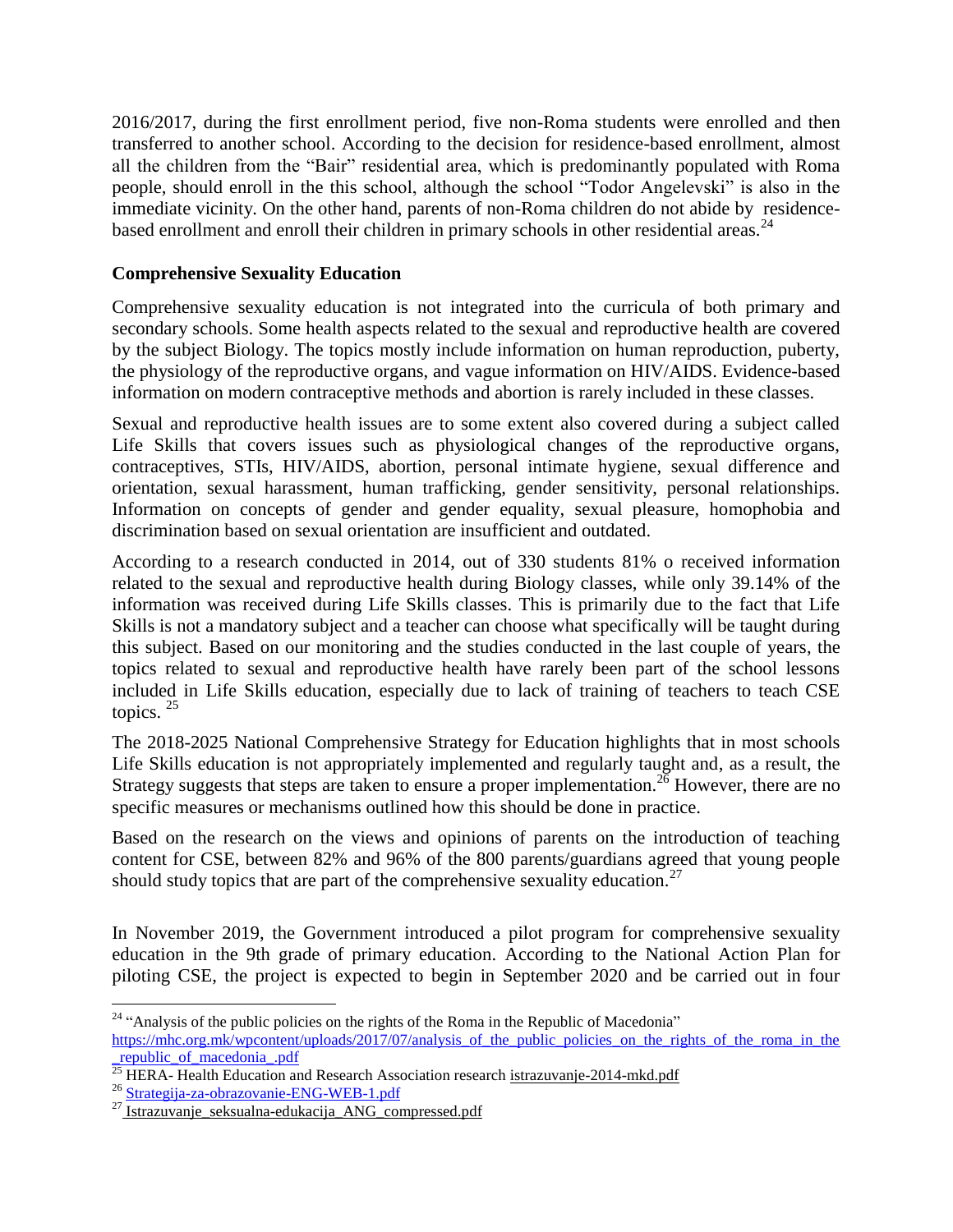elementary schools by the end of 2021 (two in urban areas, one in a rural area and one school where the majority of students are from minority ethnic communities).

Following the Action Plan, the Bureau of Educational Development and the Association HERA, at the beginning of 2020 prepared the school curricula for the CSE pilot and the guideline materials for teachers. Due to the coronavirus epidemic at the beginning March, the selection of schools, collection of data among students for development of evaluation instruments and the training of teachers have been cancelled. All these preparation activities had to be realized in the first half of this year in order to launch the pilot programme in September 2020, which in these conditions will be impossible. On the other hand, as from April 2020 there is still no official response from the Ministry of Education and the Bureau for Educational Development on how the pilot CSE programme will continue in the future, despite the coronavirus pandemic.

However, the decision of the Government does not refer to the introduction of CSE as a mandatory subject, which would actually increase the effect and significance of its introduction. 28

# **Bullying in schools**

The child"s right to education is not only a matter of access but also of content. Education with its contents firmly rooted in the values of Article 29 of the Convention is an indispensable tool for for all children and their efforts to achieve, in the course of their life, a balanced, human rights-friendly response to the challenges that accompany a period of fundamental change driven by globalization, new technologies and related phenomena.<sup>29</sup> The school is key and very often the only place for affiliation of young people under risk, where they expect support and motive for promotion.<sup>30</sup>

There is a trend of decreased attachment of children to schools in comparison to the results from 2002. Only 30% of 15-year old students like going to school. LGBT children do not follow this trend, which confirms the presupposition that the school is an important resource for support of the different and vulnerable children. $31$  They are four times more frequently harassed by the peers in schools and this is a trend constantly rising, with a tendency to become normalized. The harassment includes various forms, such as emotional, physical, sexual and cyberbullying. $32$ Almost 30% of LGBT boys are three times more frequently victims of cyberbullying than their heterosexual peers.<sup>33</sup> LGBT children receive lesser support by their families and are more frequently exposed to domestic violence and violence in their surrounding. The findings from

 $\overline{a}$ 

<sup>&</sup>lt;sup>28</sup>[BZgA\\_Comprehensive Country Report\\_online\\_EN.pdf](https://www.bzga-whocc.de/fileadmin/user_upload/Dokumente/BZgA_Comprehensive%20Country%20Report_online_EN.pdf) / BZgA\_Country\_Report\_MK.pd

<sup>&</sup>lt;sup>29</sup> U.N. Committee on the rights of the child (CRC), General Comment No. 1: The Aims of Education,

CRC/GC/2001/1, 17 April 2011.

<sup>&</sup>lt;sup>30</sup> Lina Kjostarova Unkovska. Inequalities in the health and rights of LGBT youngsters of 13 and 15 years of age in North Macedonia, 2018, p. 29.

<sup>31</sup> *Idem*, p. 30.

<sup>32</sup> *Idem*, p. 30-31.

<sup>33</sup> *Idem*, p.35.